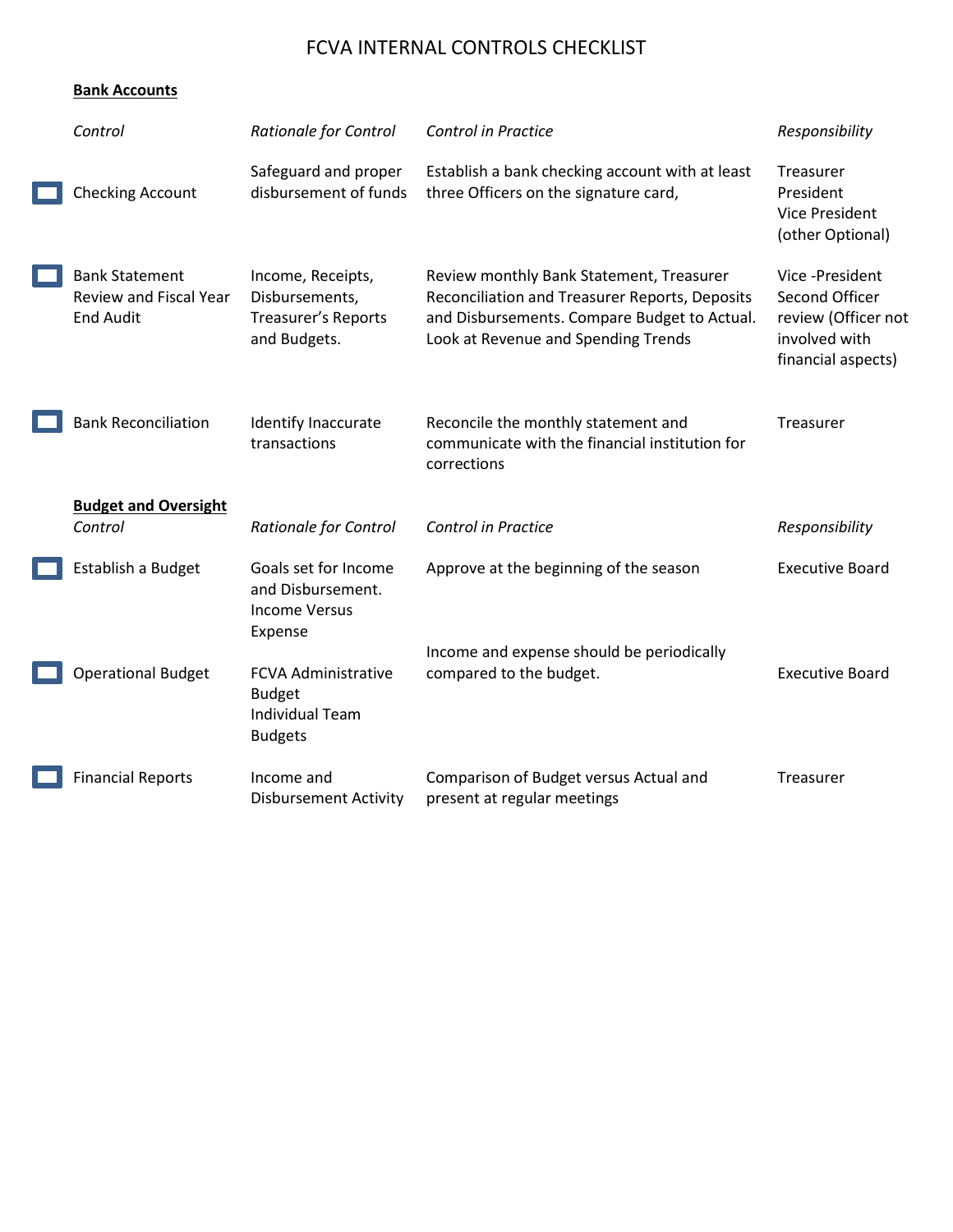| <b>Cash and Receipts</b>                   |                                                                         |                                                                                                                                                                                                                          |                                                                                  |
|--------------------------------------------|-------------------------------------------------------------------------|--------------------------------------------------------------------------------------------------------------------------------------------------------------------------------------------------------------------------|----------------------------------------------------------------------------------|
| Control                                    | <b>Rationale for Control</b>                                            | <b>Control in Practice</b>                                                                                                                                                                                               | Responsibility                                                                   |
| <b>Timely Deposits</b>                     | Safeguard collected<br>funds and maximize<br>interest earning           | Regular deposits made by Treasurer. Over \$500<br>Deposit to be made within \$72 hours                                                                                                                                   | <b>Treasurer ONLY</b>                                                            |
| Receipt<br>Documentation                   | Support for funds<br>properly receipted                                 | Use of cash box start up / ending balance form,<br>fundraiser collection forms, team deposit forms<br>to be signed off on by volunteer before being<br>received by the treasurer.                                        | Volunteers<br>Treasurer<br>Any Board member<br>counting funds                    |
| Cash Verification -<br><b>Dual Control</b> | <b>Accurate Count of</b><br>collected cash by<br>more than 1 person     | At least two individuals, in the same room,<br>confirm accuracy of cash and check collection.<br>Procedures should take place at the conclusion<br>of concessions work, fundraisers and when any<br>money changes hands. | Volunteers<br>Treasurer<br>All Board member<br>receiving funds                   |
| <b>Disbursements</b>                       |                                                                         |                                                                                                                                                                                                                          |                                                                                  |
| Control                                    | <b>Rationale for Control</b>                                            | <b>Control in Practice</b>                                                                                                                                                                                               | Responsibility                                                                   |
| Two Check Signers                          | More than 1 person<br>has reviewed and<br>signed off on<br>disbursement | Review of the detail and supporting<br>documentation. Two signatures required for<br>any Board member being reimbursed over \$200<br>and for all other checks totaling \$1500 or over.                                   | Treasurer<br>Any other Officer<br>that is a valid<br>signatory on the<br>account |
| Disbursement<br>Documentation              | Reasonable and<br>legitimate Booster<br>club expense                    | Complete the disbursement form for AD and<br>Coach need to approve . NO purchase should<br>be made before this approval is made.                                                                                         | Treasurer<br><b>Athletic Director</b><br>Coach                                   |
| No Blank Checks<br>Issued                  | Limit's check holders<br>ability to negotiate<br>checks                 | Actual Invoice/receipt should be on file to<br>generate check                                                                                                                                                            | Treasurer                                                                        |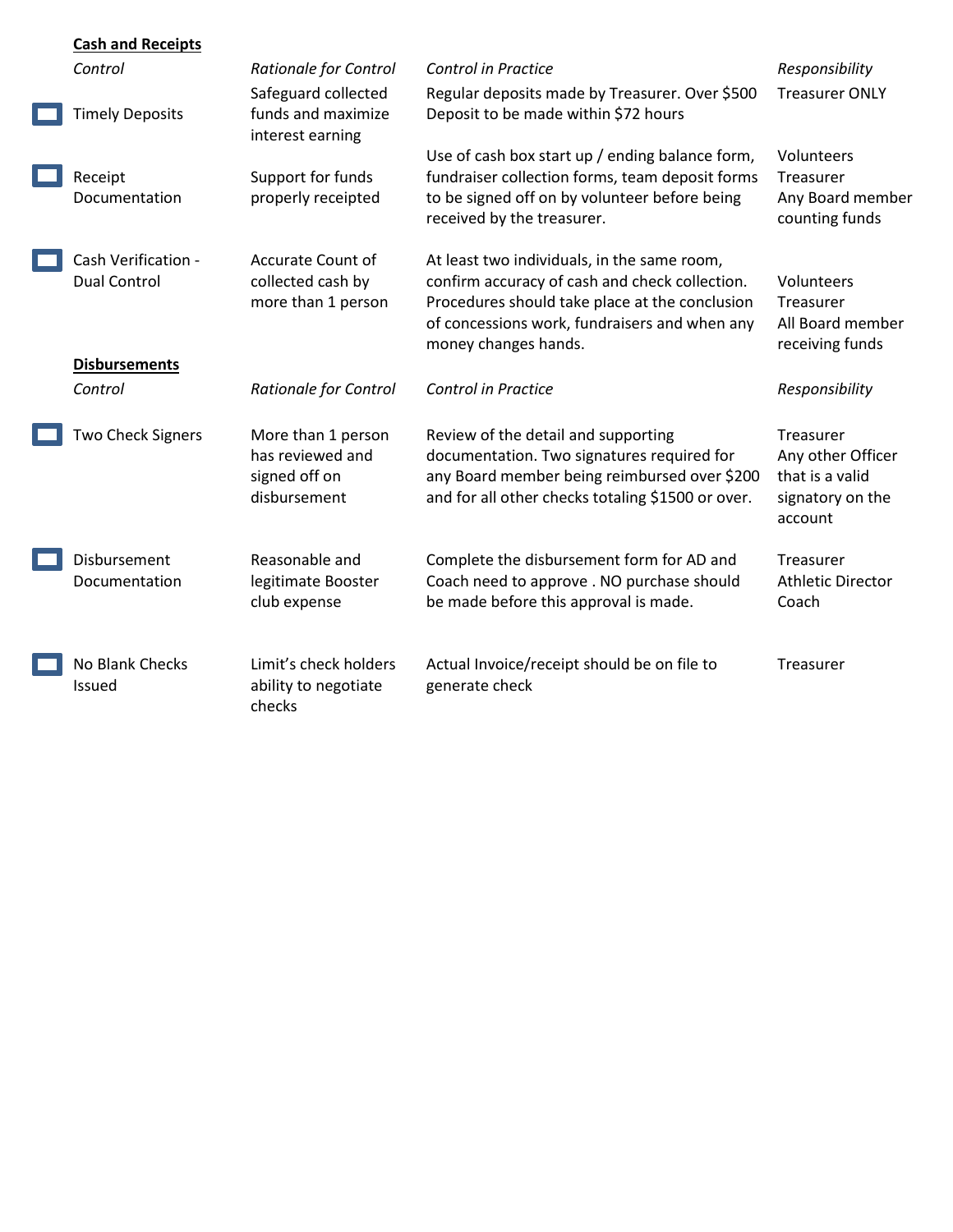| <b>Fundraisers</b>           |                                                                                                                                          |                                                                                                                                                                                                                                                                                                                                                                         |                                                                                |
|------------------------------|------------------------------------------------------------------------------------------------------------------------------------------|-------------------------------------------------------------------------------------------------------------------------------------------------------------------------------------------------------------------------------------------------------------------------------------------------------------------------------------------------------------------------|--------------------------------------------------------------------------------|
| Control                      | <b>Rationale for Control</b>                                                                                                             | Control in Practice                                                                                                                                                                                                                                                                                                                                                     | Responsibility                                                                 |
| <b>Fundraiser Proposal</b>   | To receive Approval by<br>the Executive Board<br>and the Athletic<br>Director to ensure<br>compliance with<br><b>District and Bylaws</b> | Submit Proposal complete with facilities usage,<br>estimated expenses, potential revenue; prior to<br>approval                                                                                                                                                                                                                                                          | <b>Fundraising Chair</b><br><b>Executive Board</b><br><b>Athletic Director</b> |
| <b>Fundraising Recap</b>     | Review and analyze<br>the overall<br>performance of the<br>fundraiser. Including<br>Profit/loss and<br>constructive feedback             | The recap should be completed by the<br>Treasurer in conjunction with the fundraising<br>chair at the conclusion of the event.                                                                                                                                                                                                                                          | <b>Treasurer</b><br><b>Fundraising Chair</b>                                   |
| Fundraising<br>Documentation | To keep records of all<br>donations received.<br><b>Track and document</b><br>all non-cash<br>donations.                                 | Keep accurate and up to date records for all<br>donations received and compile a list of donor<br>info/donation amount or non-cash item<br>description and value. keep a file of all<br>correspondence with donors including the<br>initial request, and thank you letters. A<br>summary should be turned over to the<br>Treasurer at the conclusion of the fundraiser. | <b>Fundraising Chair</b>                                                       |